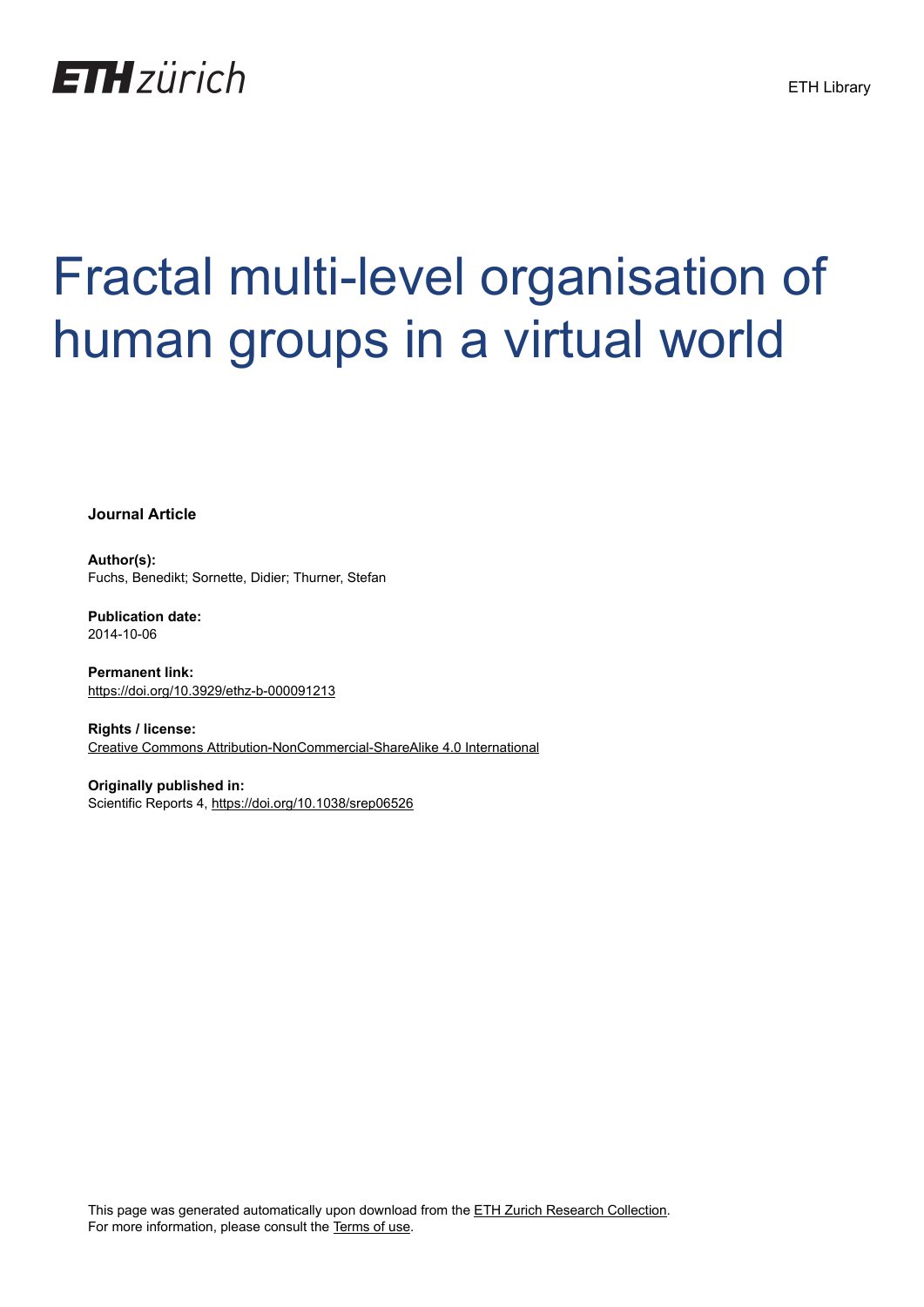## SCIENTIFIC REPORTS

### **OPEN**

SUBJECT AREAS: APPLIED PHYSICS COMPLEX NETWORKS

> Received 22 April 2014

**Accepted** 15 September 2014

> Published 6 October 2014

Correspondence and requests for materials should be addressed to S.T. (stefan.thurner@ meduniwien.ac.at)

### Fractal multi-level organisation of human groups in a virtual world

Benedikt Fuchs<sup>1</sup>, Didier Sornette<sup>2</sup> & Stefan Thurner<sup>1,3,4</sup>

<sup>1</sup>Section for Science of Complex Systems; Medical University of Vienna; Spitalgasse 23; A-1090; Austria, <sup>2</sup>Department ol Management, Technology and Economics, ETH Zürich, Scheuchzerstrasse 7, CH-8092 Zurich, Switzerland, <sup>3</sup>Santa Fe Institute; 1399 Hyde Park Road; Santa Fe; NM 87501; USA, <sup>4</sup>IIASA, Schlossplatz 1, A-2361 Laxenburg; Austria.

Humans are fundamentally social. They form societies which consist of hierarchically layered nested groups of various quality, size, and structure. The anthropologic literature has classified these groups as support cliques, sympathy groups, bands, cognitive groups, tribes, linguistic groups, and so on. Anthropologic data show that, on average, each group consists of approximately three subgroups. However, a general understanding of the structural dependence of groups at different layers is largely missing. We extend these early findings to a very large high-precision large-scale internet-based social network data. We analyse the organisational structure of a complete, multi-relational, large social multiplex network of a human society consisting of about 400,000 odd players of an open-ended massive multiplayer online game for which we know all about their various group memberships at different layers. Remarkably, the online players' society exhibits the same type of structured hierarchical layers as found in hunter-gatherer societies. Our findings suggest that the hierarchical organisation of human society is deeply nested in human psychology.

umans naturally organise in groups and societies. They have progressively dominated their environment<br>by the strength and creativity that emerges as a consequence of organising within groups. It is well<br>recognised that hum by the strength and creativity that emerges as a consequence of organising within groups. It is well recognised that human groups are highly structured, and the anthropological literature has loosely classified them according to their size and function, such as families, support cliques, sympathy groups, bands, cognitive groups, tribes, chiefdoms, linguistic groups, and so on<sup>1-8</sup>. Recently, combining data on human grouping patterns in a comprehensive and systematic study, Zhou et al.9 identified a quantitative discrete hierarchy of group sizes with a preferred scaling ratio close to 3, which was later confirmed for hunter-gatherer groups<sup>10</sup>, and for other mammalian societies<sup>11</sup>. A hierarchy of nested groups was also found in an email communication network, the collaboration network of Jazz musicians, and networks of scientific collaborations, with the bifurcation ratio between the number of branches with two successive values of the Strahler index between 3.0 and 5.7<sup>12</sup>. Note that this bifurcation ratio quantifies a metric property of the branching network and is not the same as the scaling ratio between group sizes discussed here. In the literature the term 'nesting' is used with two different meanings. In ecology, this term is used for bipartite networks, like plant-animal pollination networks. In the idealised case, this situation resembles a Russian matryoshka doll: each group, i.e. the plants pollinated by a given pollinator species, has exactly one subgroup in the next lower layer, which are the plants pollinated by the next more specialist pollinator species, and one super-group in the next higher layer, which are the plants pollinated by the next more generalist pollinator species. Various metrics exist to measure the agreement of a given bipartite network with the idealised case<sup>13</sup>. Nesting according to this notion has been observed in ecologic and economic networks<sup>14,15</sup>. In<sup>10</sup> and in this paper, the term 'nesting' is used in a broader sense: groups may contain more than one subgroup and are not derived from a bipartite network. In the following we will use the term 'hierarchy' similar to<sup>16</sup>, referring to a system of nested groups, (i.e. groups containing subgroups, which in turn contain subsubgroups, and so on), not to a system of control or power. However, assuming that each group has a leader, the hierarchy (nesting relation) of groups directly corresponds to a hierarchy (power relation) of group leaders.

We analyse comprehensive data from a society, consisting of the players of the massive multiplayer online game (MMOG) Pardus [\(http://www.pardus.at\)](http://www.pardus.at). Such online platforms provide a new way of observing hundreds of thousands of interacting individuals who are engaged in social and economic activities, enabling quantitative socioeconomic research<sup>17-25</sup>. Complementing traditional methods of social science such as small-scale questionnaire-based approaches, MMOGs allow the study of complete societies, which are free of any interviewer bias or laboratory effects, since users are typically not aware that their actions are logged during playing.

Extensive previous studies on Pardus have shown remarkable similarities between this virtual world and realworld societies, in terms of network structure<sup>19–21</sup>, social behaviour<sup>22,23</sup>, and even mobility patterns<sup>24</sup> and wealth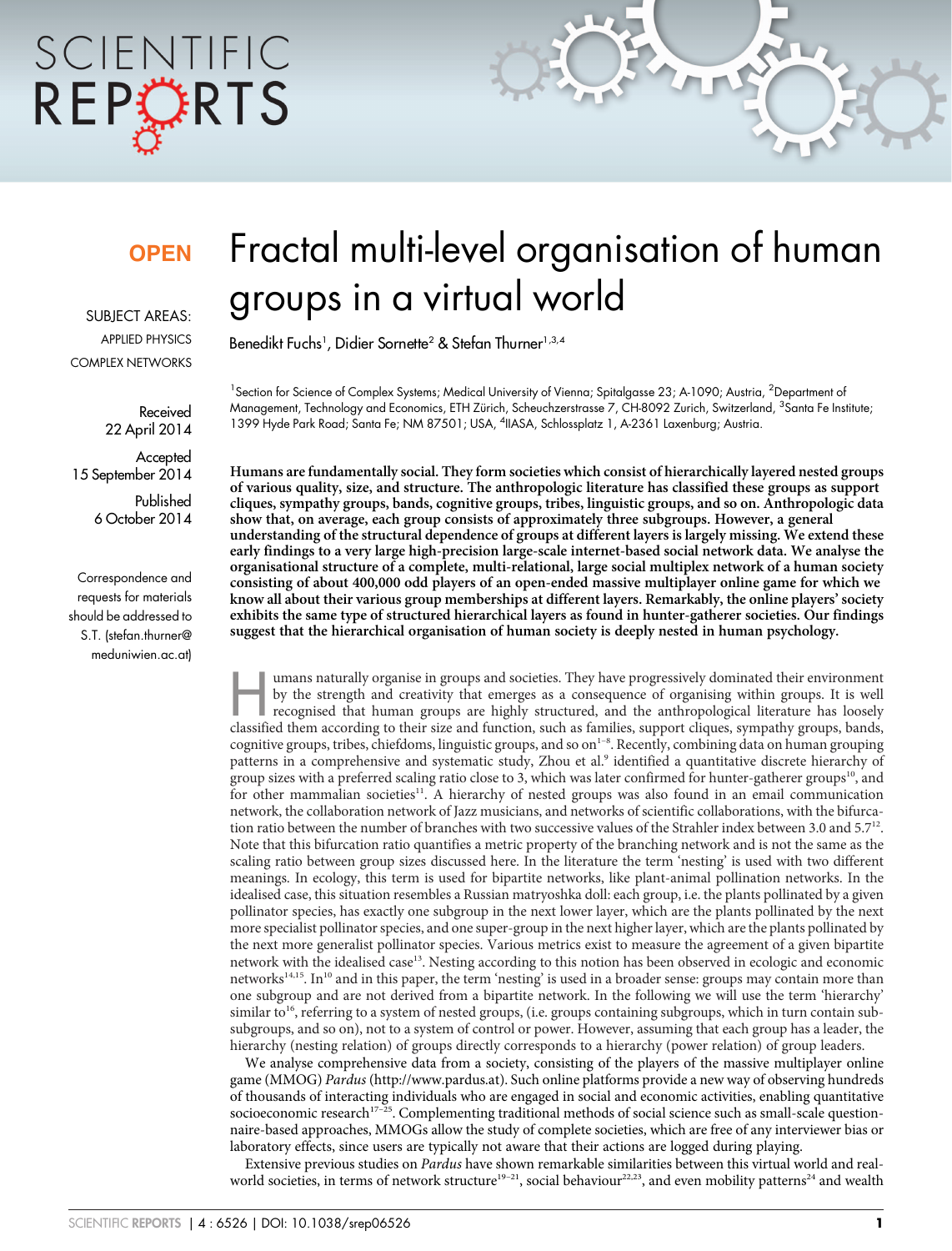Table I | Organisation in groups. Group size and number of groups at the various social levels of organisation. Presented values are averages and standard deviations over the five days on which we sampled the data, see Methods. The size of the groups of Horton order 2 and 3 are determined for each player individually as shown in Fig. 1.We measure one group size per player and do not measure the extent of overlap of these groups. Since this overlap is unknown we can not give the respective numbers of such groups. The distributions of group sizes of Horton order 2 to 5 have a positive skewness of 4.7, 3.6, 1.7, and 1.5 respectively

| Name                   | Horton order | Average group size | No. of groups   |
|------------------------|--------------|--------------------|-----------------|
| Ego                    |              |                    | $7065 \pm 735$  |
| Support cliques        |              | $5.1 \pm 7.8$      |                 |
| Sympathy groups        |              | $11.5 \pm 17.0$    |                 |
| Alliances              |              | $24.7 \pm 25.6$    | $145 \pm 22$    |
| Communication clusters |              | $294 \pm 226$      | $64.4 \pm 12.8$ |
| Factions               |              | $1832 \pm 445$     |                 |
| Entire population      |              | $7065 \pm 735$     |                 |

inequalities<sup>25</sup>. Players in *Pardus* control characters (avatars) who 'live' in a virtual, futuristic universe. Every character is the pilot of a spacecraft, which he can use to roam the universe and transport goods for trade. Players can interact with others in many ways, cooperative or destructive. There is no explicit 'winning' in Pardus, but rather players are free to set their own goals.

Since the game went online in 2004, more than 400,000 people have played it. Pardus provides an internal one-to-one messaging system comparable to emails and players can express their sympathy toward other players by marking them as friend. There are no restrictions on these interactions, and they are completely private, i.e. only those players that are involved in the interaction, know about it.

As a human society, even though being pure virtual, Pardus is a highly structured social system, that operates simultaneously on different levels and social scales. Players interact with each other in a multitude of ways, creating a superposition of dense social networks of different types, that are referred to as multiplex networks<sup>21</sup>. These social networks include friendship-, trade-, and communication networks. On a low level, within the friendship and communication networks, small friendship- and support groups appear. On a slightly higher level people organise in bigger groups, or clubs. Players can explicitly create formal social groups and register these as alliances. The game provides a series of tools to facilitate administration of the groups. These groups can be thought of as clubs, or societies, that often form to express the common interests of its members. The size of the alliances is not restricted in any way. For the analysis, however, we excluded alliances with less than three members, assuming that they are in the process of being disbanded or created, or that they at least do not act as a social group in the usual way. Interestingly, even though there is no upper limit for the sizes of alliances, we find that the largest alliance has 136 members. This is remarkably close to the so-called Dunbar number<sup>8</sup>. Dunbar conjectured that humans could not form tight groups with more than about 150 members due to their limited cognitive capacity that is needed to maintain social links. It has been argued to be the maximal number of people with whom a personal relation can be maintained on one of the various layers of human society<sup>26</sup>. This number is not assumed to change by the use of digital communication media<sup>26</sup>. In fact Dunbar's number has been reported as an upper limit to the number for the friendshipand communication networks in Pardus<sup>19</sup>. A possible mechanism altering the structure of society and generating larger groups is communication with many people at once<sup>26</sup>. At the next level of organisation, the largest organized groups in the game are three 'political' factions, which are pre-defined by the game designers of Pardus. Factions contain about 2,000 members each. Although the number of factions in the game is limited to three, their relative sizes and numbers of memberships are variable, since players can freely decide whether to be member of a given faction or not. Also each alliance may decide to belong to one of the three factions. The average size of the total Pardus society is about 7,000 active players at any given

observed number of the groups within the game. Averages over five observations on different days are shown. In the following section we will assign level indices to these different ways of organisation into groups. The possibility for diverse levels of organisation gives rise to a complex hierarchical structure of society, which in the following we quantify in two complementary ways, first using the Horton-Strahler measure of branching complexity, and second by studying the structure of the distribution of group sizes directly.

#### **Results**

We use Horton-Strahler scaling to quantify the scaling of the nested social groups in Pardus. The Horton order, (also called Strahler number) as used originally, denotes the rank of streams and rivers, where smaller rivers with lower Horton order combine into larger rivers with higher Horton order. Here, we apply this idea to social groups: some groups of lower order together form a group of higher order. Figure 1 shows the social network of one particular player and the nested groups around him. The innermost layer, Horton order h  $= 1$ , is the trivial group consisting of one person, the 'ego'. Layer 2 (h  $=$  2) contains closest friends of the ego, defined by both a friendship marking and at least one communication event within the last 30 days. Layer 3 ( $h = 3$ ) includes more casual relations, in particular all

time. Table I contains all group sizes at the various levels, and the



Figure 1 <sup>|</sup> Ego-network of one particular player on day 1200 showing hierarchical organisation. Blue ellipses depict the various layers of organisation. Dots represent players; dashed lines connect identical players across layers; crosses denote players that are not present in the next layer. Thick dark red lines represent strongest ties, forming  $G_i^2$ , green lines represent friendship links, forming  $G_i^3$ , and dotted pink lines mark membership in a common alliance. The layers contain 1, 4, 12, and 24 individuals, respectively. Layer 3 (friends) is typically not a subset of layer 4 (alliance). For clarity, only links to the ego are drawn.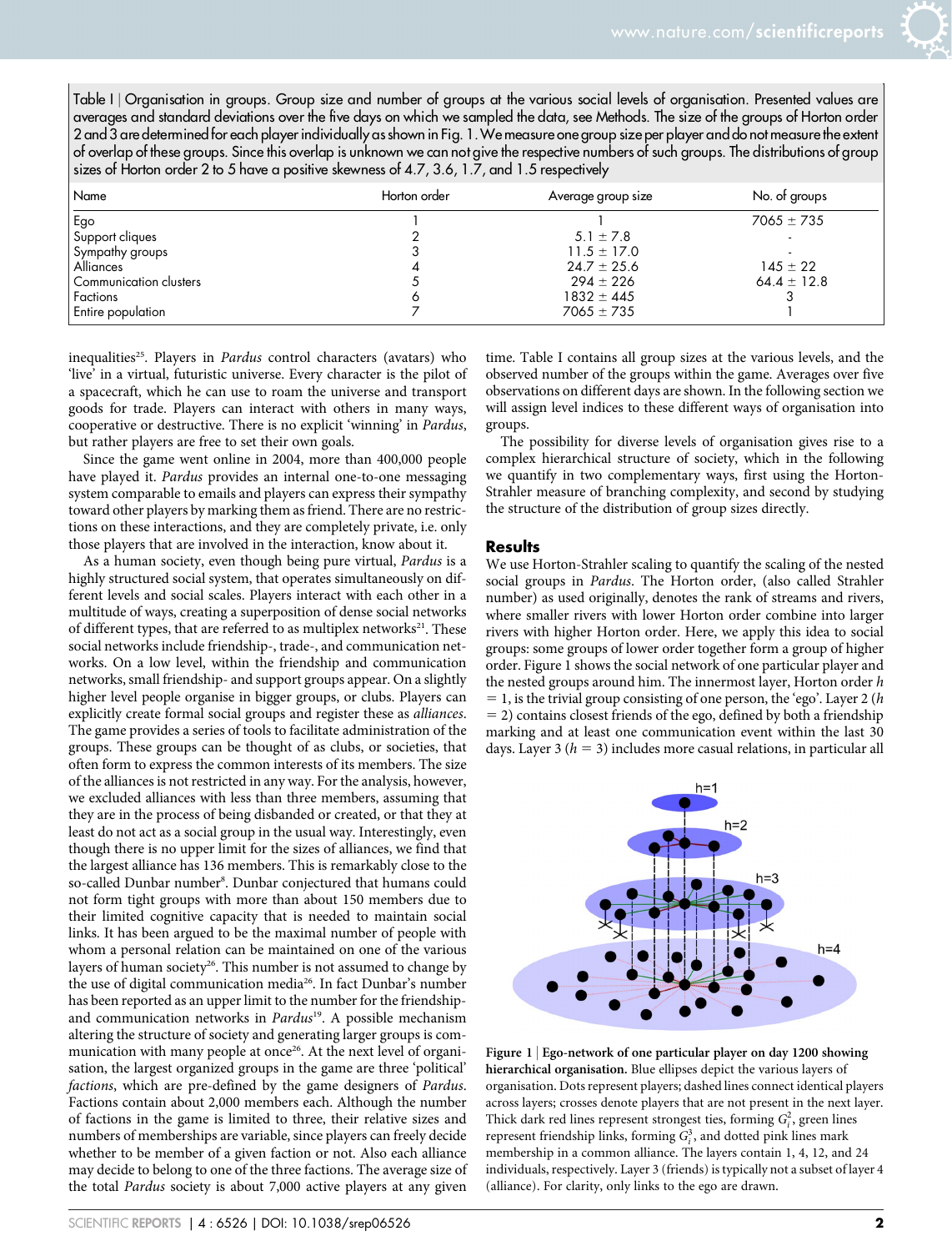players that ego has marked as a friend, or by whom ego was marked as friend. Layer 4 ( $h = 4$ ) contains the fellow alliance members of the ego. Layer 5 ( $h = 5$ ), corresponding to the communication clusters, is obtained by applying a community detection algorithm (Louvain algorithm) $27,28$  to the communication network of the players (see Methods). We tested explicitly that layer 5 is an organisational layer in its own right, whose communities are predominantly subsets of the factions ( $h = 6$ ) and supersets of the alliances ( $h = 4$ , see Methods). The communication clusters correspond to groups of cooperating alliances, but are not officially declared nor directly visible for the players. Layer 6 ( $h = 6$ ) contains the three factions. Being members of the same faction can be compared to being compatriots in the real world, meaning this is a rather weak link. Finally, layer 7 ( $h = 7$ ) is the entire society.

In the real world, it is known that the lower layers correspond to higher emotional closeness and more time invested in the respective relationships<sup>6,9,26</sup>. In the case of *Pardus* we know, by construction, that more time is invested in relationships on layer 2 than on layer 3. It seems plausible that the time spent on links in the higher layers is lower. However, we have no explicit knowledge of the time spent to establish and maintain these links. To keep the privacy of players, we do not have information on the content of messages between players, and we are not able to measure emotional closeness. We assume that emotional closeness is generally low in the entire game since communication in the game is text-based, which has been identified as hardly satisfying emotionally<sup>26</sup>.

Following Hill et al.<sup>11</sup>, we calculate the average group size at Horton order  $h$ ,  $G(h)$  (See Methods). We observe that group size follows an exponential increase as a function of the Horton order, see Fig. 2 a, which shows that  $G(h) \sim p^h$ , with a scaling ratio of  $p =$ 4.4.

A second, independent way to affirm discrete scale invariant structure is obtained by directly analysing the distribution of group sizes, following the approach presented by Zhou et al.<sup>9</sup>. See Methods for details on the following concepts and variables. To this end we use a Gaussian kernel estimator of the probability density  $f(s)$  (shown in Fig. 2 b) of player group sizes in our data, obtaining a smoothed

version of the histogram. We calculate the generalised  $(H, q)$ -derivative<sup>29,30</sup> of  $f(s)$ , which generalises the q-derivative<sup>31,32</sup>, for multiple values of  $H$  and  $q$ , see Fig. 2 c. The parameter  $H$  stands for the Hurst exponent used to rescale the derivative, while  $q$  controls the scale factor of the q-derivative. Coupled with the Lomb-periodogram<sup>33</sup>, which shows the contribution of given frequencies to a signal, the  $(H,$ q)-derivative has been shown to be very efficient for identifying logperiodicity in signals<sup>29,30</sup>. Log-periodicity is the observable signature of discrete scale invariance<sup>34</sup>. Our data do not allow us to precisely determine the value of  $H$  and  $q$ . Rather, we test for robustness of the presence of discrete scale invariance by sampling the parameter space by using values of H between 0.5 and 0.9 with a spacing of 0.08 and values of q between 0.65 and 0.95 with a spacing of 0.06 in Fig. 2 d. For all these values, the Lomb periodogram of the  $(H, q)$ -derivative of  $f(s)$  gives a highly significant peak<sup>35</sup> at the angular log-frequencies  $\omega$  $= 4.3$ , corresponding to a scaling ratio  $p = \exp(2\pi/\omega) = 4.3$ . Further, one can clearly see the second and third harmonics, which gives additional support for the existence of log-periodicity<sup>36</sup>, and therefore hierarchical, and discrete scale invariance.

#### **Discussion**

We have analysed comprehensive data of social organisation at different layers from the human society of a virtual world. In particular we quantified how and to what extent this society is organised in layers of hierarchically nested groups. Using two independent methods, the Horton-Strahler scaling, and a second approach based on the generalised  $(H, q)$ -derivative of the size distribution, we found that the group sizes show discrete scale invariance with a preferred scaling ratio of 4.3–4.4.

The immediate question arises if the observed organisational structure is the result of humans self-organising into fractal structures or if these findings are consequences of the structure of the Pardus game environment. Communication and establishing and terminating friendship relations are not restricted in any way in the game, so that layers 2 and 3 emerge as a direct consequence of social interactions, unhindered by the game structure. We defined these layers in an attempt to capture the equivalent of 'support cli-



Figure 2 | Analysis of group size scaling: (a) Horton plot: average size of groups per order.  $\ln(p)$  is determined by a simple least squares fit of  $\ln(G(h)) = C$  $h \ln(p)$  to the data as  $p = 4.42 \pm 0.08$ . (b) Estimated probability density of group sizes in Pardus, obtained as Gaussian kernel estimation with bandwidth  $\sigma = 0.14$  acting on ln(s) (see Methods). (c) Generalized (H, q)-derivative of  $f(s)$  for  $H = 0.5$  and  $q = 0.8$  (see Methods). (d) Lomb periodogram of the (H, q)-derivative of  $f(s)$  for different values of H and q (see Methods). Peaks at  $\omega = 4.3 \pm 0.1$  (7.7  $\pm$  0.1) (marked with black vertical lines) correspond to scaling ratios  $p = \exp(2\pi/\omega) = 4.3 \pm 0.2$  (2.26  $\pm$  0.03).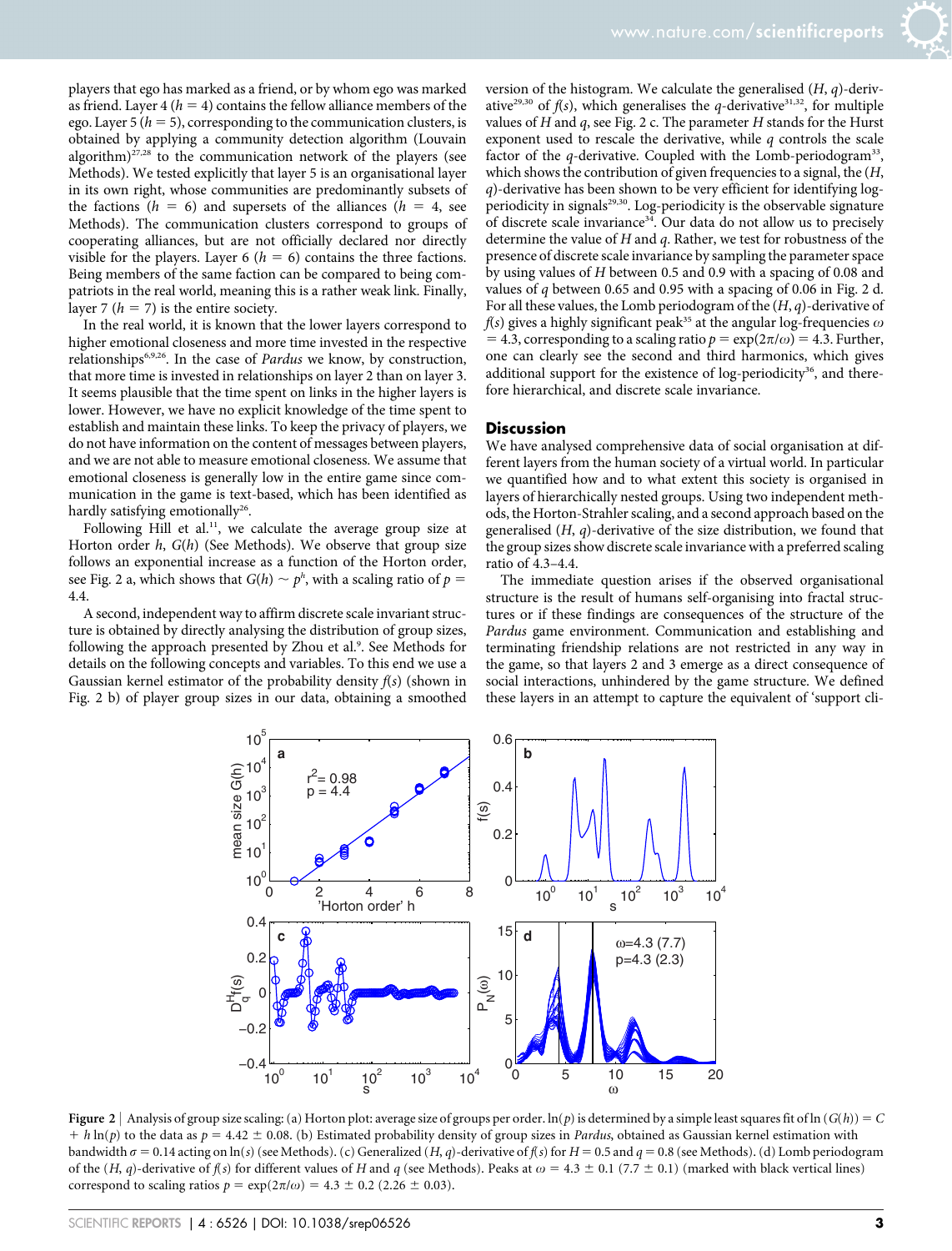ques' and 'sympathy groups<sup>6</sup>' in the virtual world. The alliances which form layer 4, are naturally formed social groups that are administered by tools provided by the game, but the game itself does in no way suggest alliance memberships to players. Memberships are established as a consequence of a decision of a player. The decision can be strongly influenced by the opinions of the players' friends and other sources of information, but not as a consequence of any 'game mechanics'. In particular, the size of the alliances is not restricted in any way. For the analysis, however, we only counted alliances with at least three members. The communication clusters that constitute layer 5 are identified in the communication networks by standard community detection methods (see Methods). Since these are structural elements that are objectively found within a self-organised social network, again there is no direct influence by the game rules on the formation or definition of this layer. The factions, layer 6, are determined by the game mechanics in the sense that there are only three factions at any time. Other than this limitation, players decide if they want to be a member in one of factions or remain without such a membership. As a consequence of the limitation to three factions the scaling ratio between layers 6 and 7 (total population) can not be below 3. Excluding the factions from the analysis does not change the results much: Acknowledging that an additional layer with unknown group sizes exists above the communication clusters, the Horton-Strahler scaling gives  $p = 4.3$ . In the Lomb periodogram, omitting the factions shifts the first peak to  $\omega$  = 3.9 and  $p$  = 5.0, while the second peak hardly changes to  $\omega$  = 7.8 and  $p$  = 2.2.

Hierarchical organisation showing discrete scale invariance has been observed in real-world societies before. Measured scaling ratios have been reported to be 3.2 in $^{\circ}$ , and 3.77 in $^{\rm 10}$ . It has been suggested in<sup>26</sup> that the different results in<sup>9</sup> and<sup>10</sup> originate from different methodology, but since we find nearly the same scaling ratios using both methodologies, this seems unlikely.  $In<sup>14,15</sup>$ , a different notion of nesting is assumed. Therefore, group sizes are not studied and no scaling ratio is measured. The scaling ratio of 4.3–4.4 presented here for the Pardus data clearly is above these values, however it falls nicely within the range of the bifurcation ratio found in<sup>12</sup>. There the scaling ratio between the number of branches with two successive values of the Strahler index has been computed, which can not be mapped exactly onto the scaling ratio between group sizes. The highest bifurcation ratio, 5.7, was found for an email communication network. This might suggest that digital communication media slightly change the structure of human society as speculated in<sup>26</sup>, in particular fostering larger groups containing more subgroups. In summary we present clear further evidence for the fractal nature of hierarchical organisation of human society. Remarkably this organisational principle that has been found to apply in so many different settings and contexts, is also found in societies that are completely detached from constraints of the real, physical world. The existence of this social organisational principle in virtual societies is an indication of how deeply it is rooted in human psychology.

#### Methods

Data. Pardus is partitioned into three independent games, called 'universes'. Here, we focus on one of them, the 'Artemis' universe. In the game, we have complete information on a multitude of temporal social networks, including the friendship-, communication-, and trading networks<sup>21</sup>. Data are available over 1238 days. We take snapshots of the friendship- and communication network and of group affiliations on days 240, 480, 720, 960, and 1200 since the opening of the 'Artemis' universe on June 12, 2007. In more formal terms, we have a multiplex  $\mathcal{M}_{ij}^{\alpha}(t)$ , where  $\alpha$  indicates the type of the link, here friendship and communication.  $\mathcal{M}^{\textrm{friend}}_{ij}(t)$   $=$  1 if  $i$  has marked  $j$ as friend before t (and has not revoked this marking since) and zero otherwise.  $\mathcal{M}_{ij}^{\text{comm.}}(t) = 1$  if *i* has sent a message to *j* in the time [ $t - 30d$ ,  $t$ ] and zero otherwise. Further, we consider the symmetrisation of the multiplex:  $\hat{{\mathcal M}}^{\alpha}_{ij}=1$  if  ${\mathcal M}^{\alpha}_{ij}=1$  or  $\mathcal{M}_{ji}^{\alpha}$  = 1. Groups are defined at seven layers, starting with the ego ( $h = 1$ ), where  $G_i^h$  is the group of layer h to which i belongs. Support cliques ( $h = 2$ ) are defined as the set of an individual's friends with whom he has communicated at least once within the last month:  $G_i^2(t) = \left\{ j : \hat{\mathcal{M}}_{ij}^{\text{friend}}(t) = \hat{\mathcal{M}}_{ij}^{\text{comm.}}(t) = 1 \right\}$ . Sympathy groups (h = 3) are



Figure 3 | Detection of log-periodicity (illustration): (a) Data points with factor three between each other (blue), log-periodic function  $cos(\omega_0 \ln(s))$ with  $\omega_0 = 2\pi/\ln(3) \approx 5.72$  (black). (b) Same as a, but with logarithmic x-axis to visualise the log-periodicity.  $(c)$  ln $(s)$  is perturbed, i.e. drawn from a (sum of) normal distribution(s) with mean ln(3) and variance 0.1 (blue). Black: Analytical probability density for the data. (d) Probability density as inferred from the data by Gaussian kernel estimation of  $ln(s)$  with bandwidth 0.1. (e) Generalized (H, q)-derivative of  $f(s)$ , with  $q = 0.8$  and  $H = 0.5$ . (f) Lomb periodogram of  $D_q^H f(s)$  as a function of  $\ln(f(s))$ . The main peak is close to the expected value  $\omega_0$  (marked in black). Additionally, a peak close to the second harmonic  $2\omega_0$  is visible.

defined as the set of an individual's friends:  $G_i^3(t) = \left\{j : \hat{\mathcal{M}}_{ij}^{\text{friend}}(t) = 1\right\}$ . Layer 4 consists of the so-called 'alliances' ( $h = 4$ ), which are clubs that can be created in the game and where all memberships are known. The same is true for the 'factions' ( $h$  = 6). An additional layer of grouping ( $h = 5$ ) is found by applying the Louvain algorithm<sup>27,28</sup> to  $\hat{\mathcal{M}}_{ij}^{\text{comm.}}(t)$ . Note that the Louvain algorithm confirms the other lower layers  $h = 1$  to  $h = 4$ . The last layer is the whole society ( $h = 7$ ). We consider only alliances and communication clusters with at least three members.  $G_i^h(t)$  might be empty for  $h > 1$ . For the layers 2 and 3, we define the average group size  $G(h, t)$  by taking the mean group size of all players having a (non-empty) support clique or sympathy group, respectively:  $G(h,t) \equiv \langle #G_i^h(t) \rangle_{i:G_i^h(t) \neq \emptyset}$ . For layers 4 to 6, the average runs over all distinct groups in this layer.

Layer 5: communication clusters. Layer 5 is obtained by applying the Louvain algorithm27,28 to the communication network of the players. The Louvain algorithm finds communities, i.e. densely linked parts of the network, by heuristically maximising modularity. In an iterative way, nodes are grouped in communities, which are treated as nodes of a 'coarse-grained' network in the next iteration, thereby finding multiple layers of communities. We find that the lower layers found by the Louvain algorithm roughly agree with the layers defined above. The communities in the highest layer found by the Louvain algorithm are the communication clusters and contain 294 players each (ignoring communities with less than three members). Results for every day in our data set are obtained from averages over five runs of the algorithm. When comparing the communication clusters to the factions, we find that about 76% of the members of a communication cluster are in the same faction. Comparing communication clusters to the alliances we find that about 84% of the members of an alliance are in the same communication cluster on average. To further quantify the similarity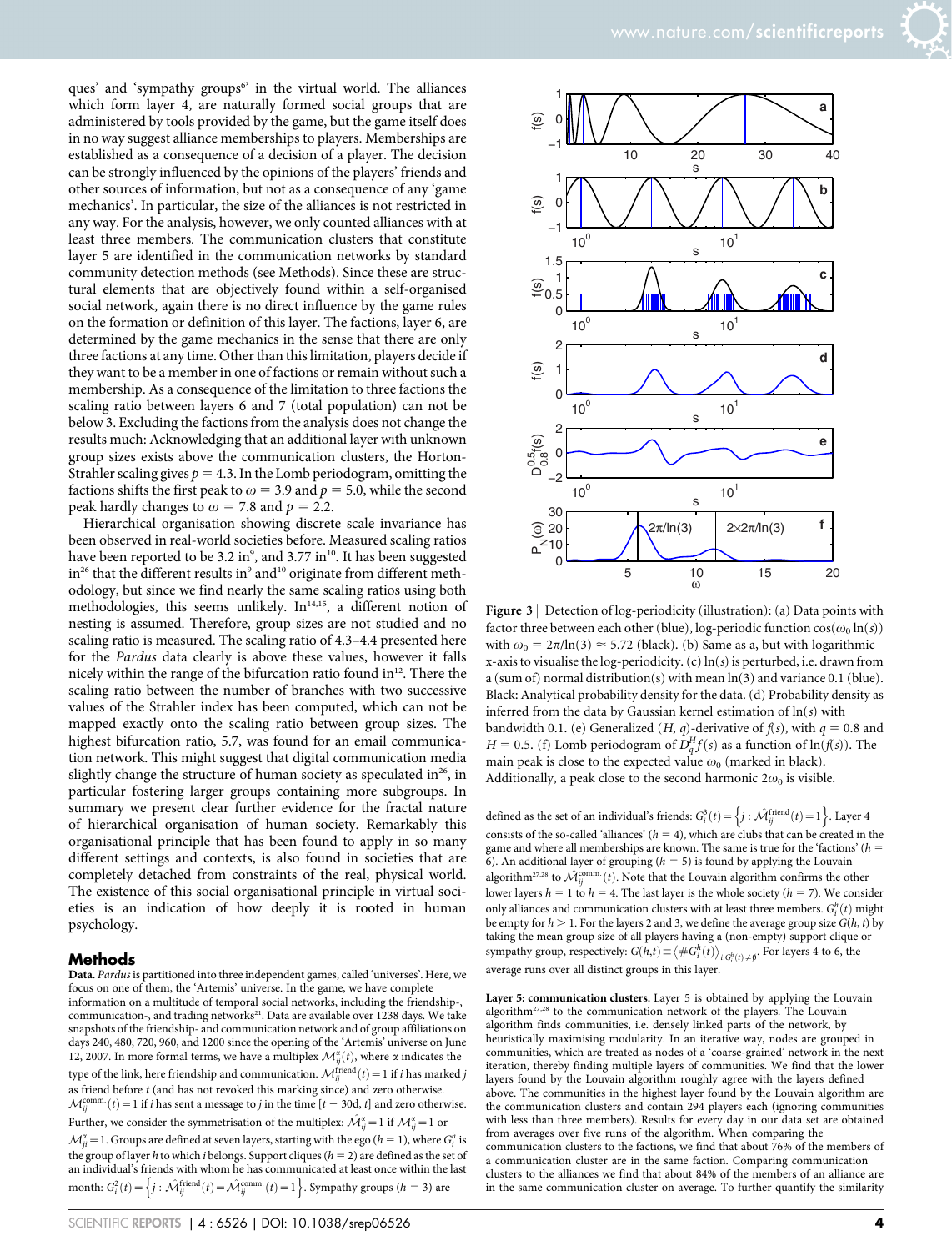

Fowlkes-Mallows index  $\mathcal{F}$ .  $\mathcal{F}$  is a metric to evaluate the similarity of two clusterings (i.e. results of community labelling). For identical clusterings,  $\mathcal{F}=1$ , while for totally unrelated clusterings,  $\mathcal{F}\rightarrow 0$ , given the number of clusters is large.  $\mathcal F$  is defined as<sup>37,3:</sup>

$$
\mathcal{F}\equiv\frac{TP}{\sqrt{(TP+FP)(TP+FN)}},
$$

where TP ("true positives") is the number of pairs of elements that are in a common community in both compared clusterings, FP (''false positives'') is the number of pairs that are in a common community in clustering 1, but belong to two different communities in clustering 2. FN (''false negatives'') is the number of pairs that are found in a common community in clustering 2, but belong to two different communities in clustering 1.

Gaussian kernel estimator. The Gaussian kernel estimator is a tool to estimate the probability density  $f\!(s)$  to observe one particular group size  $s$  from  $N$  data points  $s_i.$  In other words, it could be described as a smoothed histogram. The Gaussian kernel<br>estimator in the way we use it is defined as  $f(\ln(s)) = \frac{1}{N} \sum_{i=1}^{N} \mathcal{N}(\ln(s) - \ln(s_i), \alpha_i$  $\sum_{i=1}^{N} \mathcal{N}(\ln(s) - \ln(s_i), \sigma),$ where  $\mathcal{N}(0,\sigma)$  is a zero-mean Gaussian distribution with standard deviation  $\sigma = 0.14$ . Varying  $\sigma$  by a factor of two in either direction does not shift the position of the peaks in the Lomb periodogram significantly, but for the case of  $2\sigma$ , the high frequencies are

Generalized  $(H, q)$ -derivative. The  $(H, q)$ -derivative is a generalisation of the

q-derivative  $D_qf(s)$ , defined in<sup>31,32</sup> as  $D_qf(s) \equiv \frac{f(s) - f(qs)}{(1-q)s}$ , into<sup>29,30</sup>

filtered out.

$$
D_q^H f(s) \equiv \frac{f(s) - f(qs)}{[(1-q)s]^H}.
$$
 (1)

The q-derivative  $D_qf(s)$  recovers the standard definition of a derivative in the limit  $q \rightarrow 1$  with the difference that the increment  $\delta s$  of the argument s of the function is proportional to s according to  $\delta s = (1 - q)s$ . The q-derivative  $D_qf(s)$  is thus a natural metric to detect scaling properties in the function  $f(s)$ . Scanning q provides information on the possible existence of preferred scaling ratios associated with some discrete scale invariance of the function. The  $(H, q)$ -derivative  $D_q^Hf(s)$  provides a very powerful generalisation of the q-derivative  $D_qf(s)$  for functions that are not smooth but rather characterised by a large stochasticity with local scaling characterised by a local Hurst exponent  $H \neq 1$  (the ballistic or smooth case). The choice  $H = 1/2$  allows one to analyse stochastic functions that scale like a random walk, while  $H > 1/2$  (resp.  $H$  < 1/2) is suitable for persistent (resp. anti-persistent) random walks. Previous synthetic tests and real-life applications have shown that the  $(H, q)$ -derivative  $D_q^Hf(s)$ allows for an adaptive de-trending and enhances possible discrete scale structures while testing for robustness<sup>29,30</sup>

Lomb periodogram. The Lomb periodogram is a method for spectral analysis, i.e. for quantifying the contribution of each frequency to a given signal, based on the least squares fit of sine functions to the data<sup>33</sup>. Compared to the better known Fourier transform, it has the advantage that it can be applied to unevenly sampled data, as occurs when using the logarithm of sizes. See Fig. 3 that illustrates the whole process of recovering the preferred scaling ratio using the Lomb periodogram applied to the  $(H,\,q)$  -derivative of the kernel estimation of the density distribution of a noisy logperiodic signal.

- 1. Kottak, C. P. Mirror for Humanity: A Concise Introduction to Cultural Anthropology (McGraw-Hill, Boston, 2007), 6th edn.
- 2. Binford, L. R. Constructing frames of reference: an analytical method for archaeological theory building using ethnographic and environmental data sets (University of California Press, Berkeley, 2001).
- 3. Steward, J. H. Theory of Culture Change: The Methodology of Multilinear Evolution (University of Illinois Press, Champaign, 1972).
- Lee, R. B. The !Kung San: men, women, and work in a foraging society (Cambridge University Press, Cambridge, 1979).
- 5. Knauft, B. M. Reconsidering violence in simple human societies: homicide among the Gebusi of New Guinea. Curr. Anthropol. 28, 457-500 (1987).
- 6. Dunbar, R. I. M. & Spoors, M. Social networks, support cliques, and kinship. Hum. Nat. 6, 273–290 (1995).
- 7. Hill, R. A. & Dunbar, R. I. M. Social network size in humans. Hum. Nat. 14, 53–72 (2003).
- 8. Dunbar, R. I. M. Co-evolution of neocortex size, group size and language in humans. Behavi. and Brain Sci. 16, 681–735 (1993).
- Zhou, W.-X., Sornette, D., Hill, R. A. & Dunbar, R. I. M. Discrete hierarchical organisation of social group sizes. Proc. R. Soc. B 272, 439–444 (2005).
- 10. Hamilton, M. J., Milne, B. T., Walker, R. S., Burger, O. & Brown, J. H. The complex structure of hunter- gatherer social networks. Proc. R. Soc. B 274, 2195–2202  $(2007)$
- 11. Hill, R. A., Bentley, R. A. & Dunbar, R. I. Network scaling reveals consistent fractal pattern in hierarchical mammalian societies. Biol. Lett. 4, 748-751 (2008).
- 12. Arenas, A., Danon, L., Daz-Guilera, A., Gleiser, P. & Guimer, R. Community analysis in social networks. Eur. Phys. J. B 38, 373–380 (2004).
- 13. Almeida-Neto, M., Guimarães, P., Guimarães, P. R., Loyola, R. D. & Ulrich, W. A consistent metric for nestedness analysis in ecological systems: reconciling concept and measurement. Oikos 117, 1227–1239 (2008).
- 14. Saavedra, S., Reed-Tsochas, F. & Uzzi, B. A simple model of bipartite cooperation for ecological and organizational networks. Nature 457, 463–466 (2008).
- 15. Saavedra, S., Stouffer, D. B., Uzzi, B. & Bascompte, J. Strong contributors to network persistence are the most vulnerable to extinction. Nature 478, 233–235 (2011).
- 16. Ravasz, E. & Barabási, A.-L. Hierarchical organization in complex networks. Phys. Rev. E 67, 026112 (2003).
- 17. Bainbridge, W. S. The scientific research potential of virtual worlds. Science 317, 472 (2007).
- 18. Castronova, E. Synthetic Worlds: The Business and Culture of Online Games (University of Chicago Press, Chicago, 2005).
- 19. Szell, M. & Thurner, S. Measuring social dynamics in a massive multiplayer online game. Soc. Networks 32, 313–329 (2010).
- 20. Klimek, P. & Thurner, S. Triadic closure dynamics drives scaling laws in social multiplex networks. New J. Phys. 15, 063008 (2013).
- 21. Szell, M., Lambiotte, R. & Thurner, S. Multirelational organisation of large-scale social networks in an online world. Proc. Natl. Acad. Sci. USA 107, 13636–13641 (2010).
- 22. Thurner, S., Szell, M. & Sinatra, R. Emergence of good conduct, scaling and Zipf laws in human behavioral sequences in an online world. PLoS ONE 7, e29796 (2012).
- 23. Szell, M. & Thurner, S. How women organize social networks different from men. Sci. Rep. 3, 1214; DOI:10.1038/srep01214 (2013).
- 24. Szell, M., Sinatra, R., Petri, G., Thurner, S. & Latora, V. Understanding mobility in a social petri dish. Sci. Rep. 2, 457; DOI:10.1038/srep00457 (2012).
- 25. Fuchs, B. & Thurner, S. Behavioral and network origins of wealth inequality: Insights from a virtual world. PLoS ONE 9, e103503 (2014).
- 26. Dunbar, R. I. M. Social cognition on the internet: testing constraints on social network size. Philos. Trans. R. Soc. Lond. B Biol. Sci. 367, 2192–2201 (2012).
- 27. Blondel, V., Guillaume, J.-L., Lambiotte, R. & Lefebvre, E. Fast unfolding of communities in large networks. J. Stat. Mech. 2008, P10008 (2008).
- 28. Rubinov, M. & Sporns, O. Complex network measures of brain connectivity: Uses and interpretations. NeuroImage 52, 1059–1069 (2010).
- 29. Zhou, W.-X. & Sornette, D. Generalized q-Analysis of Log-Periodicity: Applications to Critical Ruptures. Phys. Rev. E 6604, 046111 (2002).
- 30. Zhou, W.-X. & Sornette, D. Non-Parametric Analyses of Log-Periodic Precursors to Financial Crashes. Int. J. Mod. Phys. C 14, 1107–1126 (2003).
- 31. Erzan, A. & Eckmann, J.-P. q-analysis of fractal sets. Phys. Rev. Lett. 78, 3245–3248 (1997).
- 32. Erzan, A. Finite q-differences and the discrete renormalization group. Phys. Lett. A 225, 235–238 (1997).
- 33. Press, W. H., Teukolsky, S. A., Vetterling, W. T. & Flannery, B. P. Numerical Recipes (Cambridge University Press, New York, 2007), 3rd edn.
- 34. Sornette, D. Discrete scale invariance and complex dimensions. Phys. Rep. 297, 239–270 (1998).
- 35. Zhou, W.-X. & Sornette, D. Statistical Significance of Periodicity and Log-Periodicity with Heavy-Tailed Correlated Noise. Int. J. Mod. Phys. C 13, 137–170 (2002).
- 36. Zhou, W.-X. & Sornette, D. Evidence of Intermittent Cascades from Discrete Hierarchical Dissipation in Turbulence. Physica D 165, 94–125 (2002).
- 37. Fowlkes, E. B. & Mallows, C. L. A method for comparing two hierarchical clusterings. J. Am. Stat. Assoc. 78, 553–569 (1983).
- 38. Halkidi, M., Batistakis, Y. & Vazirgiannis, M. On clustering validation techniques. J. Intell. Inf. Syst. 17, 107–145 (2001).

#### Acknowledgments

S.T. and B.F. acknowledge support from the Austrian Science Fund FWF P23378, and the EU FP7 Project MULTIPLEX, No. 317532.